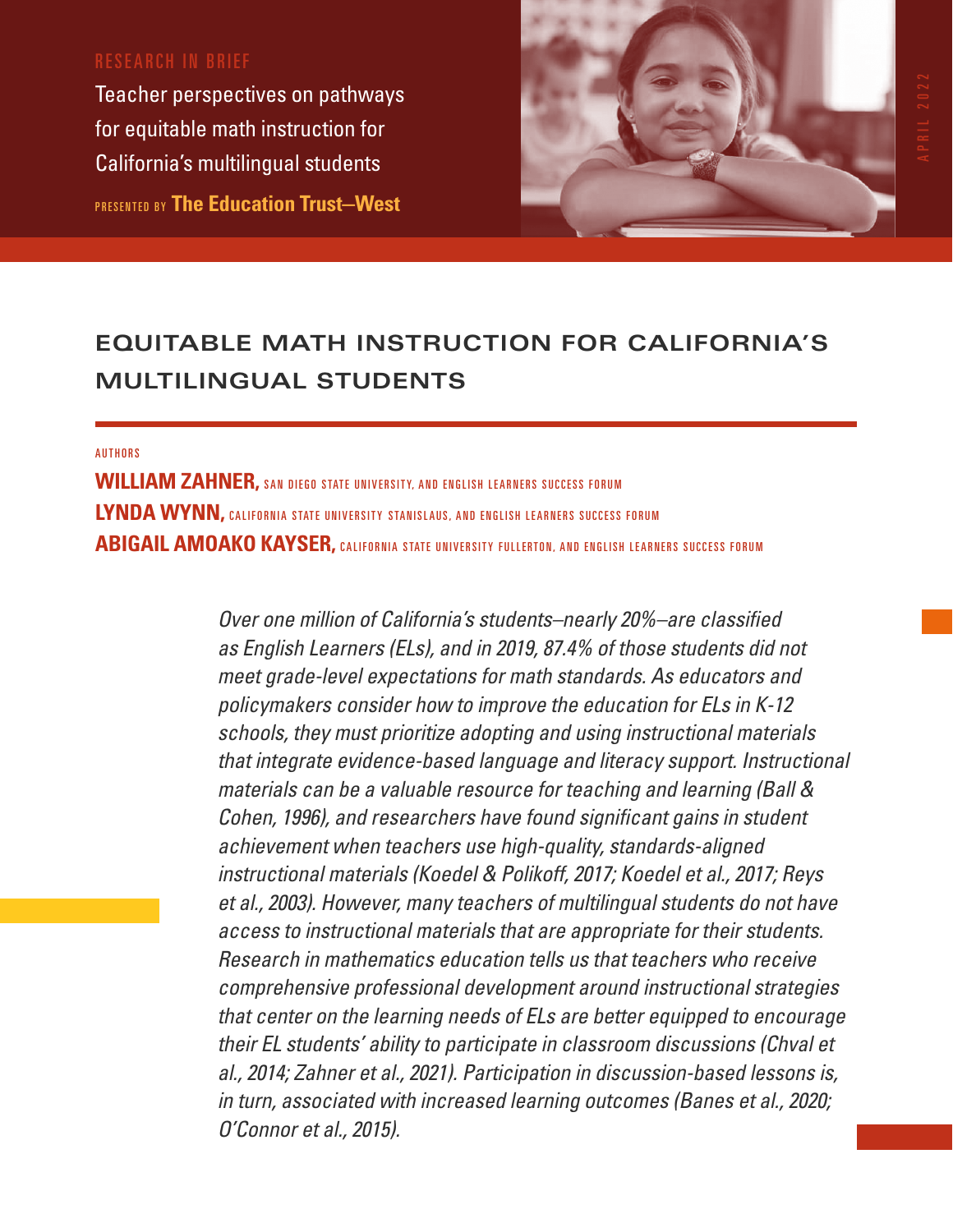This resource promotes the use of asset-based language in describing students and identifying ways our education systems can best support them. To that end, we frequently describe students as "multilingual" and "emergent bilingual" to recognize the linguistic assets they bring with them into the context of schooling. However, we recognize that the term "English learner" is still frequently used in the field and is referenced in foundational documents such as California's English Learner Roadmap. Therefore, depending on the context and references, readers will see a range of terms used to describe this student population.

In the summer of 2021, the English Learners Success Forum (ELSF) fielded a national survey.<sup>1</sup> It examined teachers' views of the value of their instructional materials for teaching ELs and identified areas where the curriculum could better support English learners' access to grade-level mathematics content and language standards. In an exploratory analysis of the responses from the 156 California math teachers who took the survey, four key findings emerged:

- **1.** Elementary teachers broadly used the curriculum adopted by their district, while most secondary teachers used self-created materials on a daily basis.
- **2.** Most teachers reported that their curricular materials were aligned with the math content standards. Yet, only half responded that their materials helped them to tailor instruction to support English learners.
- **3.** The majority of teachers reported that their materials lack relevance for students.
- **4.** The majority of teachers reported that their materials do not support them to assess or provide feedback on English learners' development of math language.

These findings indicate that district curricula are falling short of adequately serving multilingual students and their teachers. It is critical that policymakers at the state and local levels listen to the experiences of teachers of English learners as they make decisions about the curriculum—decisions that will have a daily impact on students and teachers. In particular, these key findings should inform the California Department of Education, the Instructional Quality Commission, and the State Board of Education's current revision to the California Mathematics Framework and the list of criteria that will be developed to approve instructional materials under the new framework. Local school boards and district leaders should also consider these findings as they approve adoptions and purchases of curricular materials at the local level.

# **KEY FINDINGS**

### **FINDING #1: ELEMENTARY TEACHERS BROADLY USED THE CURRICULUM ADOPTED BY THEIR DISTRICT, WHILE MOST SECONDARY TEACHERS USED SELF-CREATED MATERIALS ON A DAILY BASIS.**

While 70% of teachers reported using their school- or district-recommended instructional materials nearly every day, this response was much more likely from K-5 teachers (86%) than high school teachers (44%). Among high school mathematics teachers, 35% reported they did not use recommended instructional materials, and 21% reported there were no recommended materials. More than half of high school teachers (59%) reported using self-created materials "nearly every day." We believe that teachers' time might be better used customizing existing high-quality materials, providing more individualized feedback for students, and maintaining a sustainable work-life balance.

On an open-ended question, teachers who did not use their school- or district-recommended materials wrote that they perceive the grade-level content is too hard for ELs. Further, they shared that the adopted materials are not well-aligned to standards and that materials did not work well for remote learning. For example, one teacher wrote that they do not use the school-adopted materials because "It takes too much time to break down the text and vocabulary before being able to engage the problem." We interpret this response (and several similar responses) as an indication that either (1) teachers need better quality materials written with multilingual learners in mind, or (2) given quality materials, teachers need better, asset-based professional development and implementation guidance in the materials (Davis et al., 2017).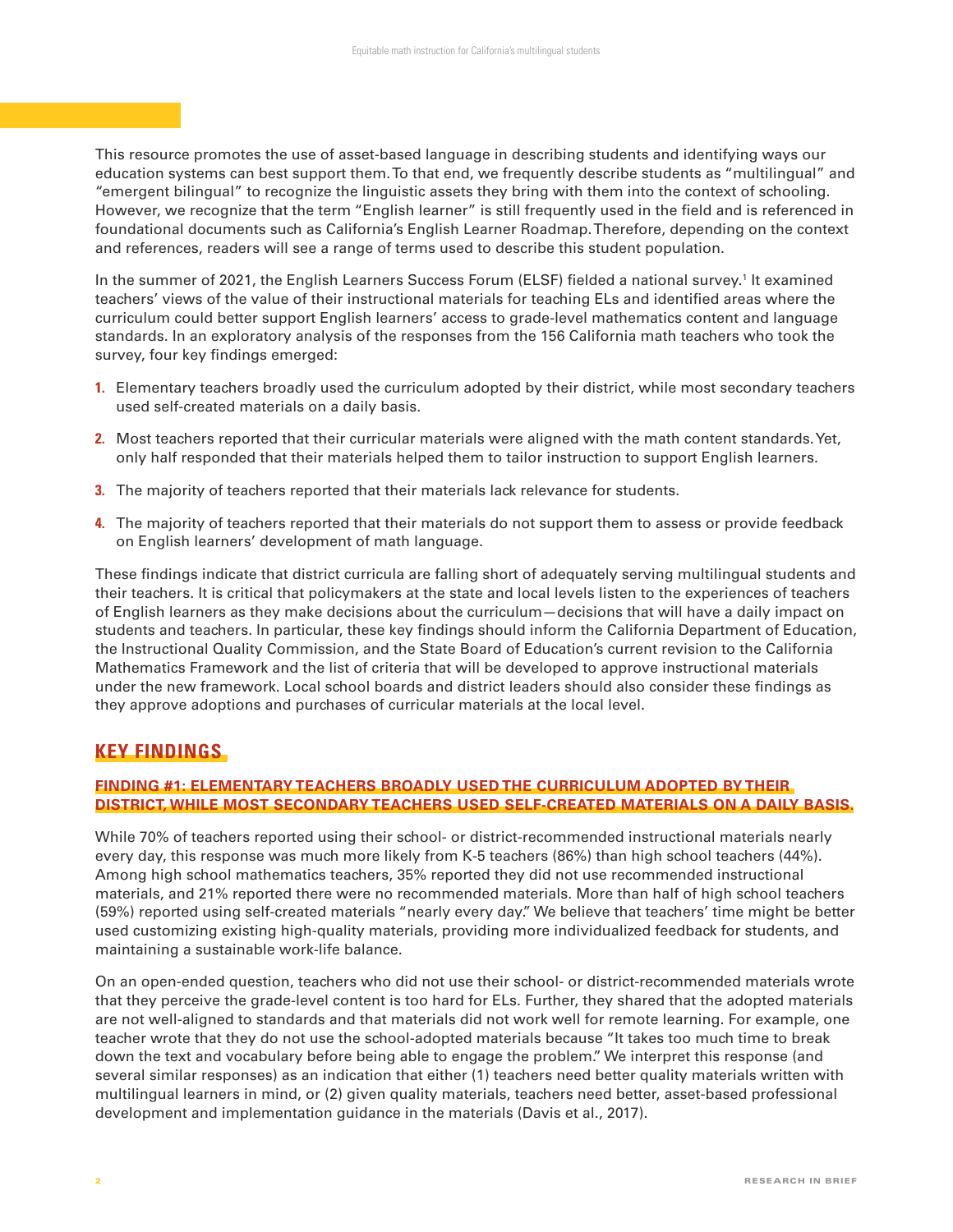#### **Finding #2: Most teachers reported that their curricular materials were aligned with the math content standards. Yet, only half responded that their materials helped them to tailor instruction to support English learners.**

The most positive responses were in the set of questions under the header "To what extent do the primary instructional materials help you teach English Learners to the grade-level content and language standards in math?" In this section, more than 57% of teachers reported that their materials help reach each indicator "to a great extent" or "to a moderate extent" (Figure 1). We interpret these responses to indicate that, in general, teachers feel their materials are aligned with standards.

# **FIGURE 1: Responses to questions about the interdependence of mathematical content, practices, and language**



#### **To what extent do the primary instructional materials help you teach English Learners to the grade-level content standards?**

Teachers were more evenly split–50% positive and 50% negative– in response to the set of questions under the header "To what extent do the primary instructional materials help you tailor instruction to English Learners in your class?" (see Figure 2). In these responses, teachers are less positive about using their materials to develop scaffolds for language when teaching ELs.

*"Students need more of the conceptual understanding – using manipulative. Students need language supports to have academic discourse – not vocabulary in isolation."*

*—Teacher survey response.*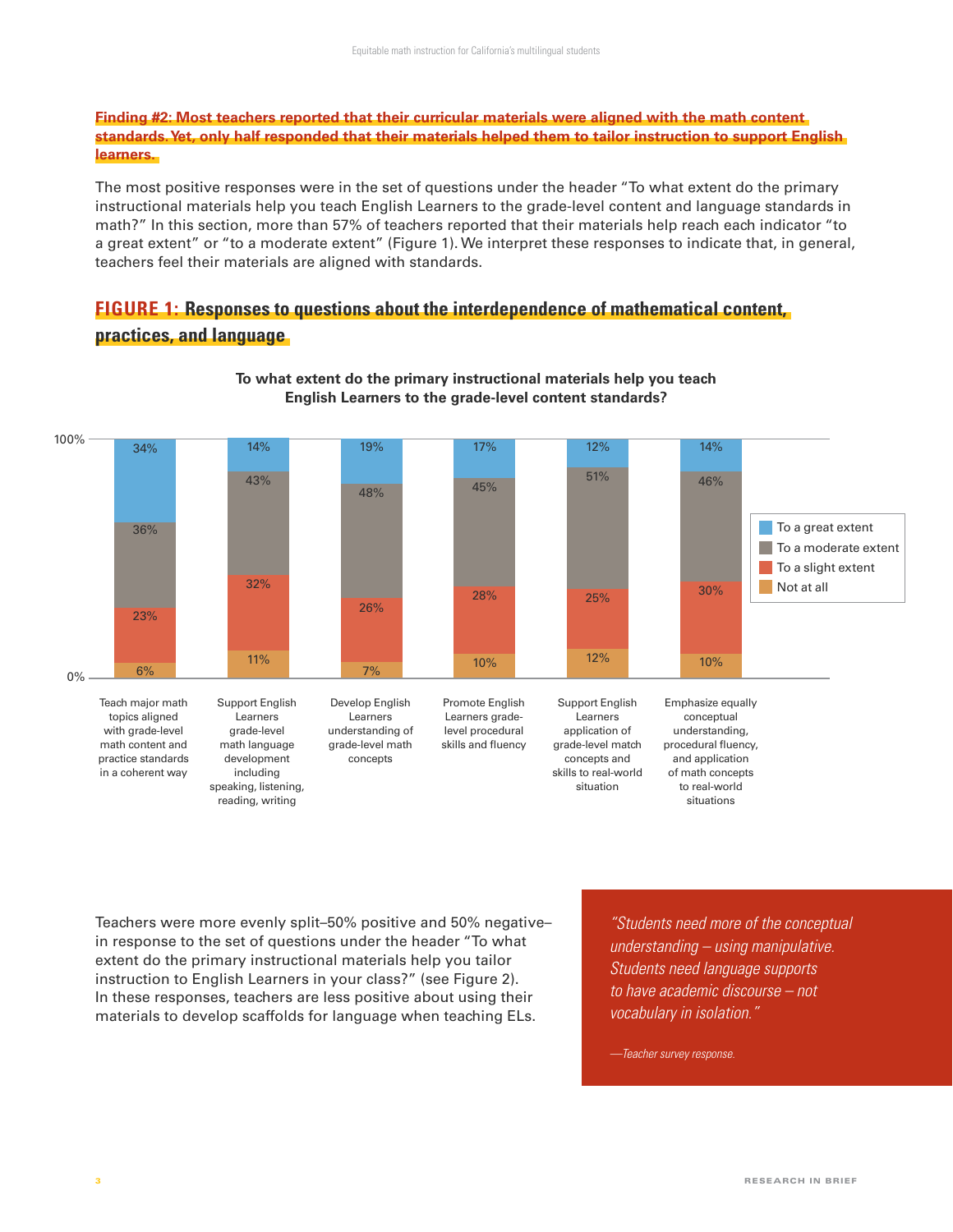# **FIGURE 2: Responses to questions about scaffolding and supports for simultaneous development of mathematics and language**



#### **To what extent do the primary instructional materials help you tailor instruction to English Learners in your class?**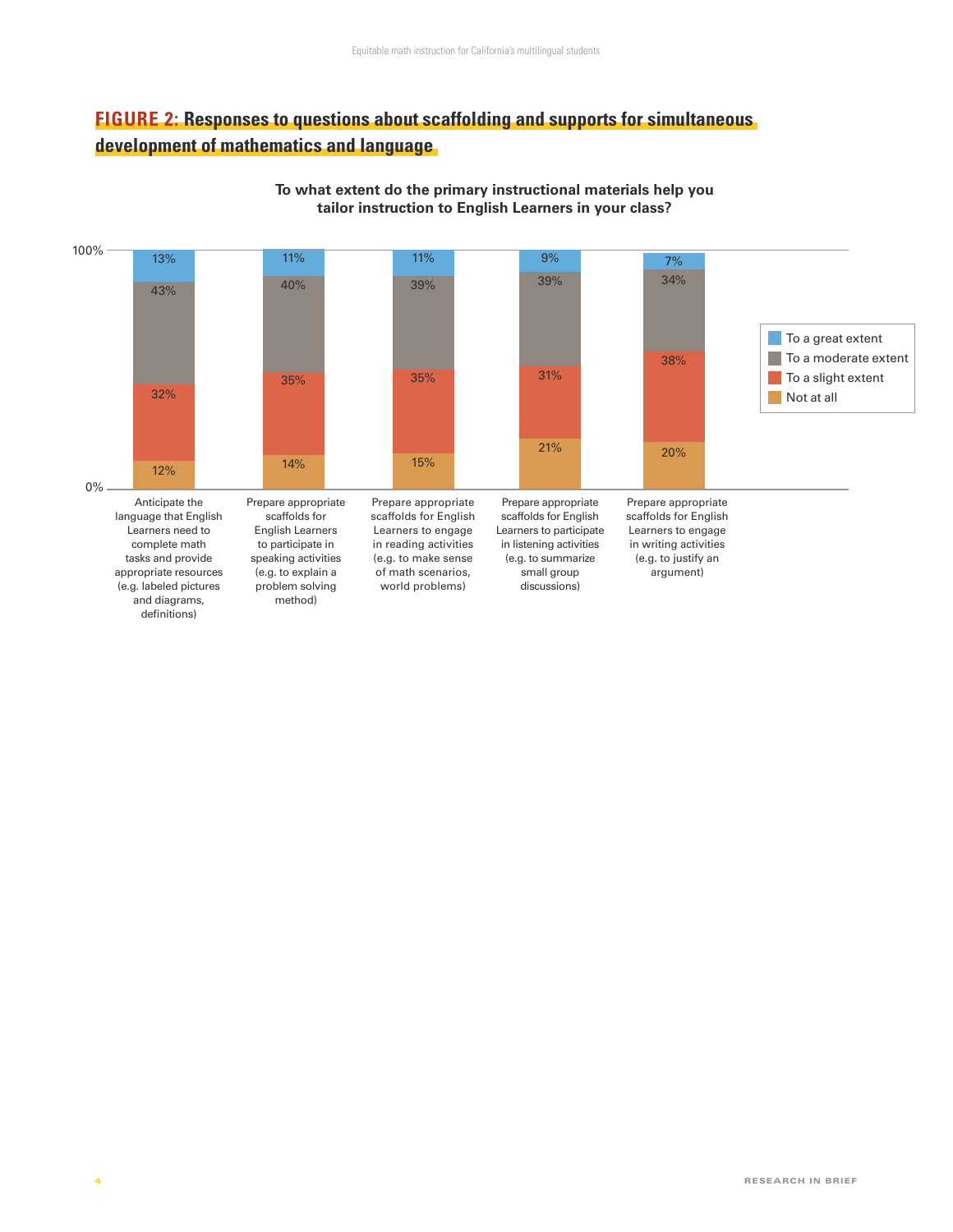#### **FINDING #3: A MAJORITY OF TEACHERS REPORTED THAT THEIR MATERIALS LACK RELEVANCE FOR STUDENTS.**

The teachers provided more negative responses to questions in the focus area of curricular relevance. Notably, 62% of the California teachers reported that their curriculum materials did not "Connect math concepts to English Learners' lived experiences and cultures" (see Figure 3).

# **FIGURE 3. Curricular relevance.**



#### **To what extent do the primary instructional materials help you improve curricular relevance for English Learners in your class?**

#### **FINDING #4: THE MAJORITY OF TEACHERS REPORTED THAT THEIR MATERIALS DO NOT SUPPORT THEM TO ASSESS OR PROVIDE FEEDBACK ON ENGLISH LEARNERS' DEVELOPMENT OF MATH LANGUAGE.**

The teachers provided more negative responses to questions in the focus area of assessment. Specifically, 66% of the California mathematics teachers responded negatively to a question asking whether their instructional materials help them "build on home languages and informal ways of talking about math to develop grade-level math understanding and math language of English Learners."

Additionally, 56% of the teachers reported that their materials did not support them in regularly assessing English Learners' use of math language to communicate their thinking in mathematics. Additionally, 66% of the teachers reported that their materials did not support them to "provide consistent feedback strategies to promote English Learners' math writing over time" (see Figure 4).

*Teachers also asked for more professional learning to use instructional materials to teach ELs: "Give a PDF on how to make math centers and give teachers time to get materials together for the activities. Not just tell us and show us, but actually give us the materials to make the centers and activities during a PDF"*

*—Teacher survey response.*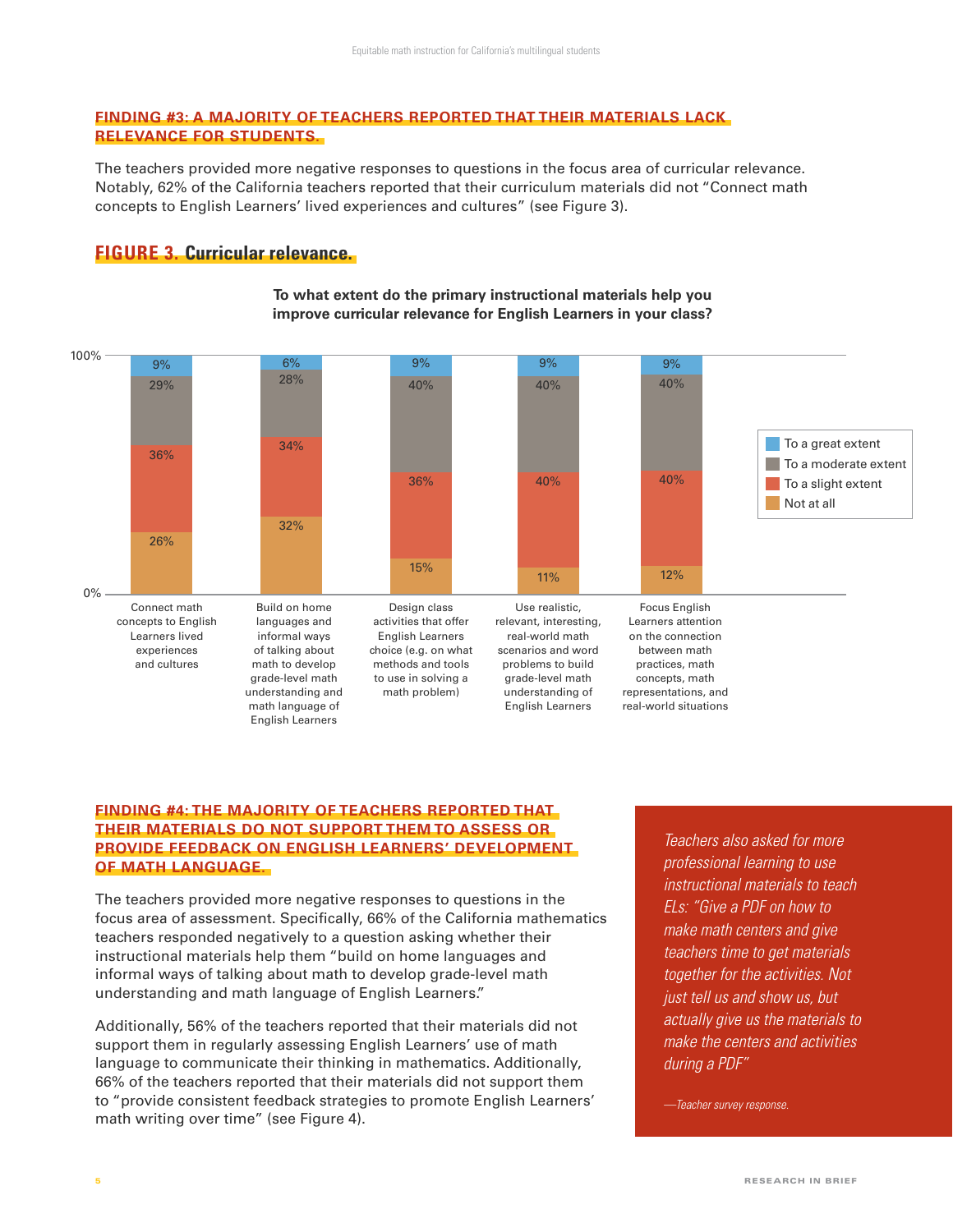# **FIGURE 4: Results in the assessment of ELs language in mathematics.**



#### **To what extent do the primary instructional materials that you use help you assess the English Learners in your class?**

# **RECOMMENDED ACTIONS**

This research brief surfaces perspectives of classroom teachers—a key stakeholder group when making policy decisions about curriculum and instruction. The revision of California's Mathematics Framework and the subsequent adoption of updated instructional materials presents an opportunity both at the state and local levels to positively influence learning environments for English learners. Further, it's a chance to ensure that they provide teachers with the tools and guidance needed to give English learners meaningful access to grade-level standards. Drawing upon the teacher perspectives reflected in this brief and a large body of research (see References), we recommend that state and local leaders take the following actions to advance mathematical learning for English learners.

#### **For the State Board of Education:**

- **1.** Ensure that the CA Mathematics Framework (in the Instructional Materials chapter) includes guidance for school districts to:
	- **•** Evaluate, adopt, and implement high-quality instructional materials for grades TK-12 that align with the mathematics content standards and the English Language Development standards. The English Learners Success Forum's Guidelines for Instructional Materials is a valuable resource.
	- **•** Include subject-matter teachers and English language development specialists on district materials adoption committees. This will help ensure that adopted materials support all teachers in grades TK-12 to tailor their instruction towards helping English learners meet grade-level mathematics and language standards.